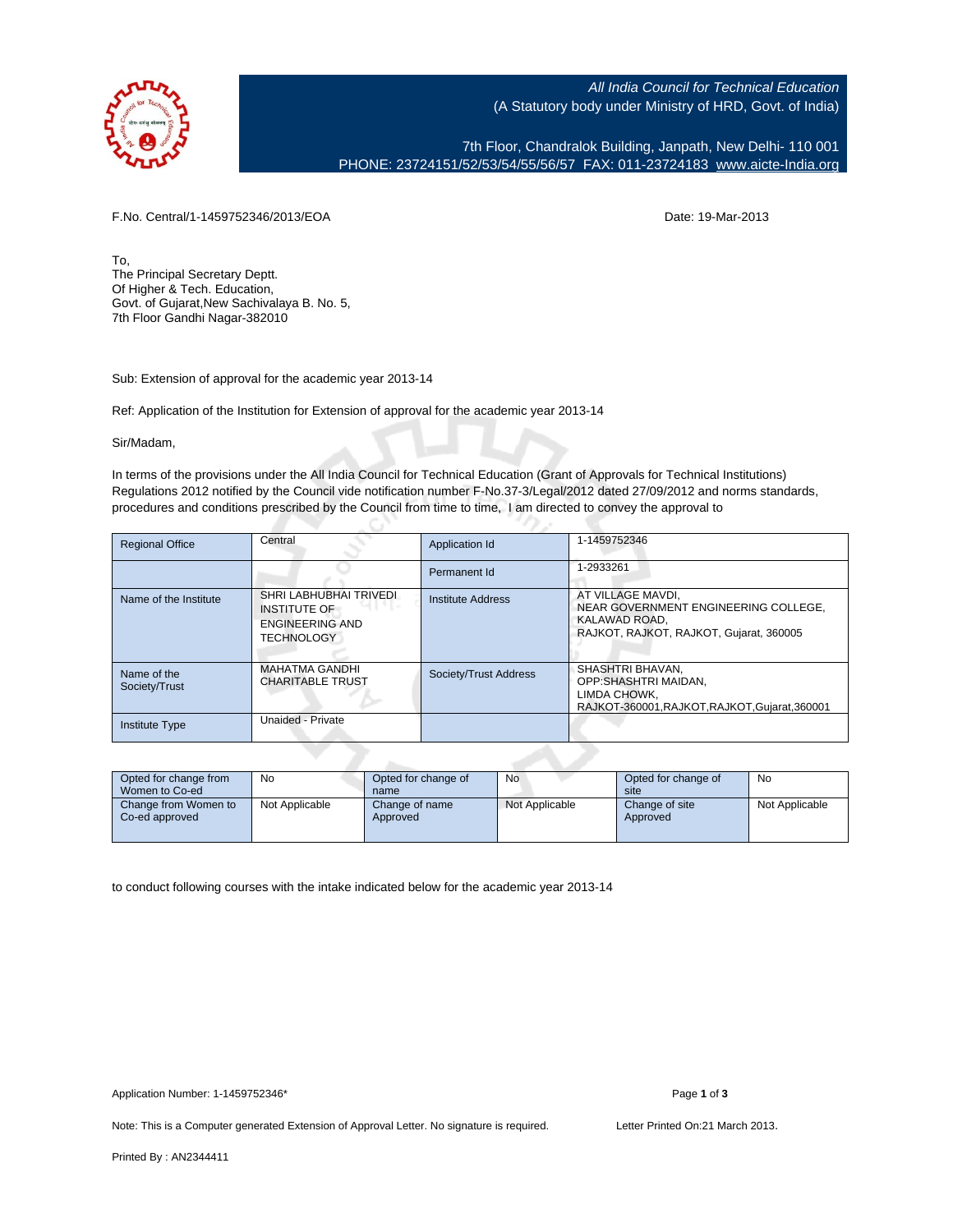All India Council for Technical Education (A Statutory body under Ministry of HRD, Govt. of India)



7th Floor, Chandralok Building, Janpath, New Delhi- 110 001 PHONE: 23724151/52/53/54/55/56/57 FAX: 011-23724183 [www.aicte-India.org](http://www.aicte-India.org)

| Application Id: 1-1459752346                          |           |                                       | Course                                                      |                            | <b>Affiliating Body</b>                                  | Intake 2012-13 |                              |                         |             | Foreign Collaboration |
|-------------------------------------------------------|-----------|---------------------------------------|-------------------------------------------------------------|----------------------------|----------------------------------------------------------|----------------|------------------------------|-------------------------|-------------|-----------------------|
| Program                                               | Shift     | Level                                 | Full/Part Time                                              |                            |                                                          |                | Intake Approved for<br>13-14 | $\overline{\mathbf{g}}$ | $rac{Q}{P}$ |                       |
| <b>ENGINEERING</b><br><b>AND</b><br><b>TECHNOLOGY</b> | 1st Shift | <b>UNDER</b><br><b>GRADUATE</b>       | <b>CIVIL</b><br><b>ENGINEERING</b>                          | <b>FULL</b><br><b>TIME</b> | Gujarat Technological<br>University,<br>Ahmedabad        | 120            | 120                          | No                      | No          | No                    |
| <b>ENGINEERING</b><br><b>AND</b><br><b>TECHNOLOGY</b> | 1st Shift | <b>UNDER</b><br><b>GRADUATE</b>       | <b>COMPUTER</b><br><b>SCIENCE AND</b><br><b>ENGINEERING</b> | <b>FULL</b><br><b>TIME</b> | Gujarat Technological<br>University,<br>Ahmedabad        | 60             | 60                           | No                      | No          | No                    |
| <b>ENGINEERING</b><br><b>AND</b><br><b>TECHNOLOGY</b> | 1st Shift | <b>UNDER</b><br><b>GRADUATE</b>       | <b>ELECTRICAL</b><br><b>ENGINEERING</b>                     | <b>FULL</b><br><b>TIME</b> | <b>Gujarat Technological</b><br>University,<br>Ahmedabad | 60             | 60                           | No                      | No          | No                    |
| <b>ENGINEERING</b><br><b>AND</b><br><b>TECHNOLOGY</b> | 1st Shift | <b>UNDER</b><br>GRADUATE<br><b>IO</b> | <b>MECHANICAL</b><br><b>ENGINEERING</b>                     | <b>FULL</b><br><b>TIME</b> | Gujarat Technological<br>University,<br>Ahmedabad        | 120            | 120                          | No                      | No          | No                    |
| <b>ENGINEERING</b><br><b>AND</b><br><b>TECHNOLOGY</b> | 2nd Shift | <b>DIPLOMA</b>                        | <b>CIVIL</b><br><b>ENGINEERING</b>                          | <b>FULL</b><br><b>TIME</b> | <b>Gujarat Technological</b><br>University,<br>Ahmedabad | 60             | 60                           | <b>No</b>               | <b>No</b>   | No                    |
| <b>ENGINEERING</b><br><b>AND</b><br><b>TECHNOLOGY</b> | 2nd Shift | <b>DIPLOMA</b>                        | <b>ELECTRICAL</b><br><b>ENGINEERING</b>                     | <b>FULL</b><br><b>TIME</b> | Gujarat Technological<br>University,<br>Ahmedabad        | $\mathbf 0$    | 60                           | No                      | No          | No                    |
| <b>ENGINEERING</b><br><b>AND</b><br><b>TECHNOLOGY</b> | 2nd Shift | <b>DIPLOMA</b>                        | <b>MECHANICAL</b><br><b>ENGINEERING</b>                     | <b>FULL</b><br><b>TIME</b> | Gujarat Technological<br>University,<br>Ahmedabad        | 60             | 60                           | <b>No</b>               | <b>No</b>   | <b>No</b>             |

• Validity of the course details may be verified at www.aicte-india.org>departments>approvals

The above mentioned approval is subject to the condition that SHRI LABHUBHAI TRIVEDI INSTITUTE OF ENGINEERING AND TECHNOLOGY shall follow and adhere to the Regulations, guidelines and directions issued by AICTE from time to time and the undertaking / affidavit given by the institution along with the application submitted by the institution on portal.

In case of any differences in content in this Computer generated Extension of Approval Letter, the content/information as approved by the Executive Council / General Council as available on the record of AICTE shall be final and binding.

| Application Number: 1-1459752346* | Page 2 of 3 |
|-----------------------------------|-------------|
|-----------------------------------|-------------|

Note: This is a Computer generated Extension of Approval Letter. No signature is required. Letter Printed On:21 March 2013.